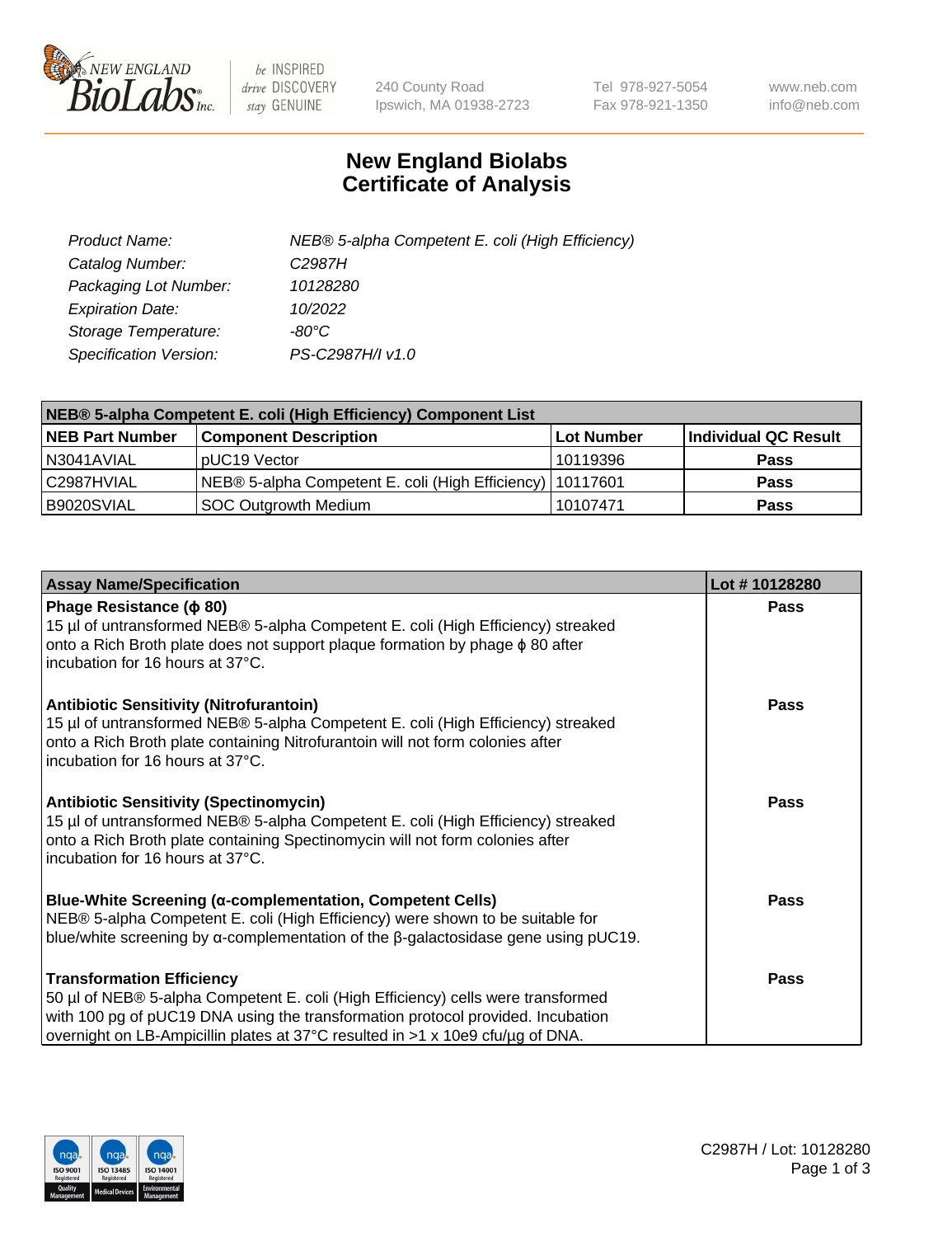

be INSPIRED drive DISCOVERY stay GENUINE

240 County Road Ipswich, MA 01938-2723 Tel 978-927-5054 Fax 978-921-1350

www.neb.com info@neb.com

| <b>Assay Name/Specification</b>                                                                                                                                                                                                                            | Lot #10128280 |
|------------------------------------------------------------------------------------------------------------------------------------------------------------------------------------------------------------------------------------------------------------|---------------|
| <b>Antibiotic Sensitivity (Ampicillin)</b><br>15 µl of untransformed NEB® 5-alpha Competent E. coli (High Efficiency) streaked<br>onto a Rich Broth plate containing Ampicillin will not form colonies after<br>incubation for 16 hours at 37°C.           | Pass          |
| <b>Antibiotic Sensitivity (Kanamycin)</b><br>15 µl of untransformed NEB® 5-alpha Competent E. coli (High Efficiency) streaked<br>onto a Rich Broth plate containing Kanamycin will not form colonies after incubation<br>for 16 hours at $37^{\circ}$ C.   | Pass          |
| <b>Antibiotic Sensitivity (Chloramphenicol)</b><br>15 µl of untransformed NEB® 5-alpha Competent E. coli (High Efficiency) streaked<br>onto a Rich Broth plate containing Chloramphenicol will not form colonies after<br>incubation for 16 hours at 37°C. | Pass          |
| <b>Antibiotic Sensitivity (Chloramphenicol)</b><br>15 µl of untransformed NEB® 5-alpha Competent E. coli (High Efficiency) streaked<br>onto a Rich Broth plate containing Chloramphenicol will not form colonies after<br>incubation for 16 hours at 37°C. | <b>Pass</b>   |
| <b>Antibiotic Sensitivity (Tetracycline)</b><br>15 µl of untransformed NEB® 5-alpha Competent E. coli (High Efficiency) streaked<br>onto a Rich Broth plate containing Tetracycline will not form colonies after<br>incubation for 16 hours at 37°C.       | Pass          |
| <b>Antibiotic Sensitivity (Streptomycin)</b><br>15 µl of untransformed NEB® 5-alpha Competent E. coli (High Efficiency) streaked<br>onto a Rich Broth plate containing Streptomycin will not form colonies after<br>incubation for 16 hours at 37°C.       | Pass          |

This product has been tested and shown to be in compliance with all specifications.

One or more products referenced in this document may be covered by a 3rd-party trademark. Please visit <www.neb.com/trademarks>for additional information.